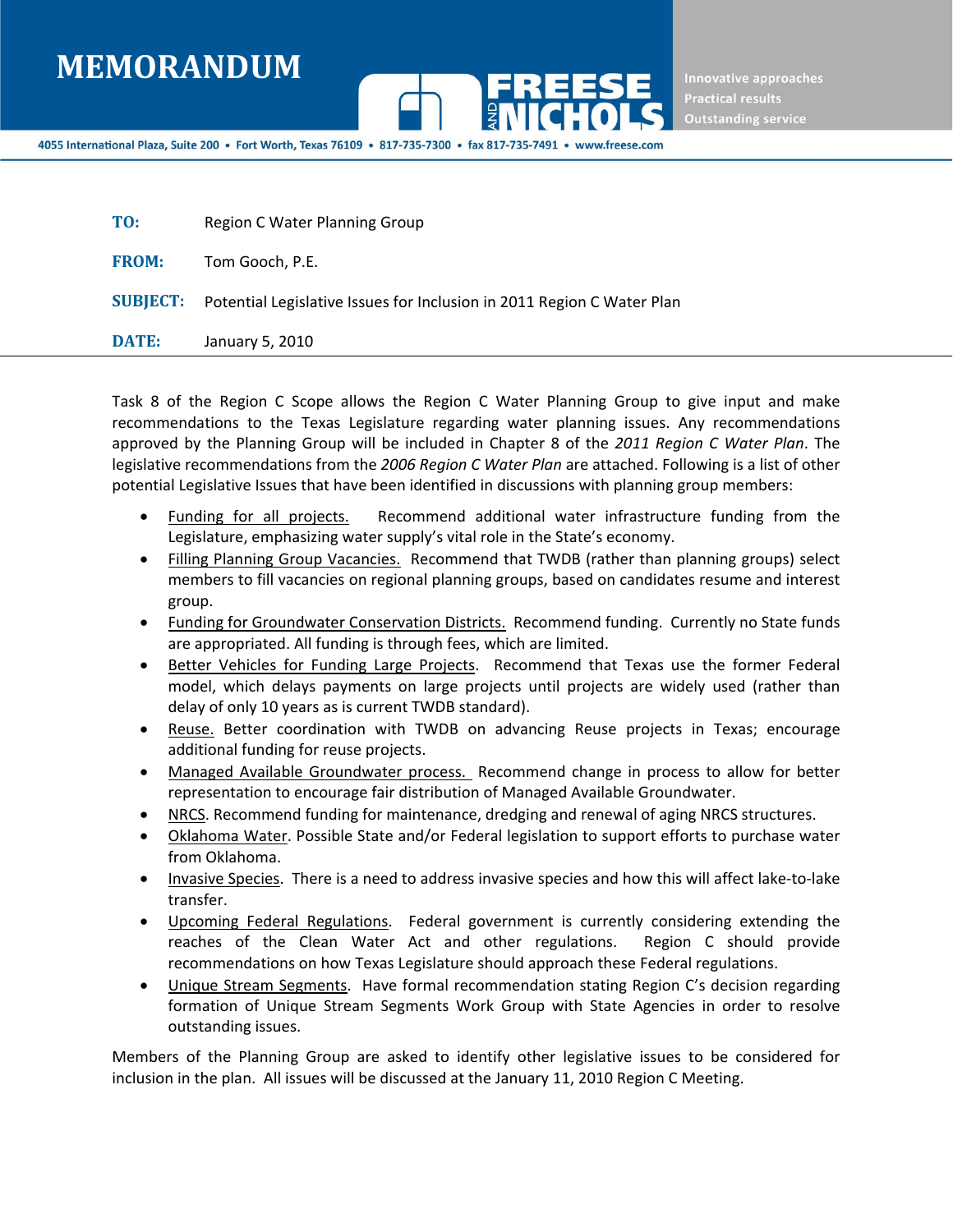wetlands and bottomland hardwoods. There are also lignite resources and oil and gas wells in the area that would be inundated by Tehuacana Reservoir.

**Reasons for Unique Designation.** Tehuacana Reservoir has been in the plans of the Tarrant Regional Water District for decades. The lake would be connected to the Richland-Chambers Reservoir by a channel, allowing the water supply provided by Tehuacana to be pumped from Richland-Chambers. Development of Tehuacana could allow extension of the Tarrant Regional Water District project of diversions from the Trinity for additional water supply. Although this reservoir is not recommended for development before 2060 if other sources can be developed, it remains desirable as an alternative project.

The location, geologic, hydrologic, topographic, water availability, water quality, and current development characteristics make this site uniquely suited to provide water supply for Region C.

**Expected Beneficiaries of Water Supply.** The expected beneficiaries of this project would be Tarrant Regional Water District and its existing and potential customers as well as water user groups in Freestone County. Appendix H includes a table listing the customers of the Tarrant Regional Water District. Appendix D lists the water user groups in Freestone County, all of whom might benefit from this project.

## *8.4 Policy and Legislative Recommendations*

The Region C Water Planning Group established a committee to review and recommend water policy topics to include in this plan. Appendix X includes the memorandum prepared by the committee including their recommendations to the planning group. The Region C Water Planning Group approved the memo as presented for inclusion in the Region C plan. The recommendations provided in the memo are discussed here.

#### Senate Bill One Planning Process

**Alternative Strategies.** Section 357.7(a)(9) of the TWDB Regional Water Planning guidelines<sup>(1)</sup> requires "specific recommendations of water management strategies to meet the needs…". As we understand the TWDB interpretation of this requirement, listing alternative strategies among which a water supplier can choose is not allowed.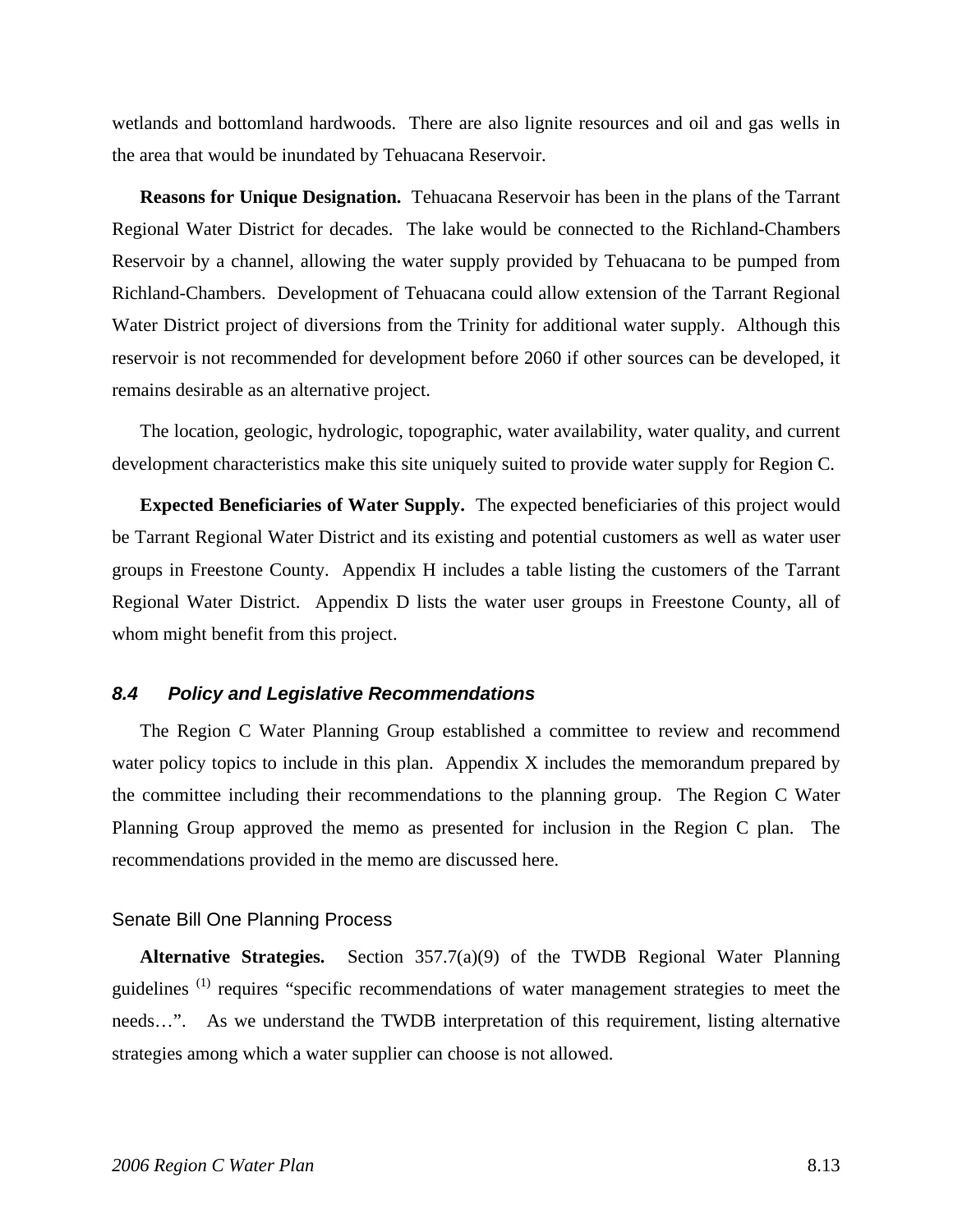This requirement decreases the local control and flexibility that have been an important part of the successful efforts to meet water needs in Region C and throughout Texas. Water suppliers need to have a full range of options as they seek to provide new water supplies for Texas' future. It is impossible to foresee all the possibilities for new water supplies in a planning process such as this, and changing circumstances can change the preferred alternative for new supplies very quickly. The following steps should be taken to address these concerns:

- Allow willing buyer/willing seller transactions of water rights and treated water to occur without additional regulations.
- The Texas Water Development Board (TWDB) and Texas Commission on Environmental Quality (TCEQ) should interpret existing legislation to give the maximum possible flexibility in determining "consistency" with the regional water plan. Changes in the timing of development, the order in which strategies are developed, the amount of supply, or details of a project should not be considered as making the project inconsistent with the regional plan.
- The TWDB and TCEQ should make liberal use of their ability to waive consistency requirements.
- Legislative and/or regulatory changes should be made to allow alternative water management strategies to be included in the regional water plan.

**Clear Guidance on Resolving Consistency Issues.** The Texas Water Development Board has implemented a policy that only considers Tables 12 and 13 of the 2001 *Region C Water Plan*  $^{(3)}$  to be the recommended strategies and does not consider the text of the 2001 Plan in their determination of "consistency". This policy was not made clear to the regional water planning groups prior to adoption of the 2001 plans. Thus, the planning groups have had to amendment the 2001 plans frequently. The inability of planning groups to recommend alternative projects will compound this problem.

In the future, the TWDB should publish the criteria for what projects will be considered consistent with regional water plans prior to these plans being adopted by the regional water planning groups. This will allow the regional water planning groups time to adjust the regional water plans accordingly.

**Allow Waivers of Plan Amendments for Entities with Small Strategies.** Region C recommends that the Texas Water Development Board allow waivers for consistency issues for plan amendments that involve projects resulting in small amounts of additional supply.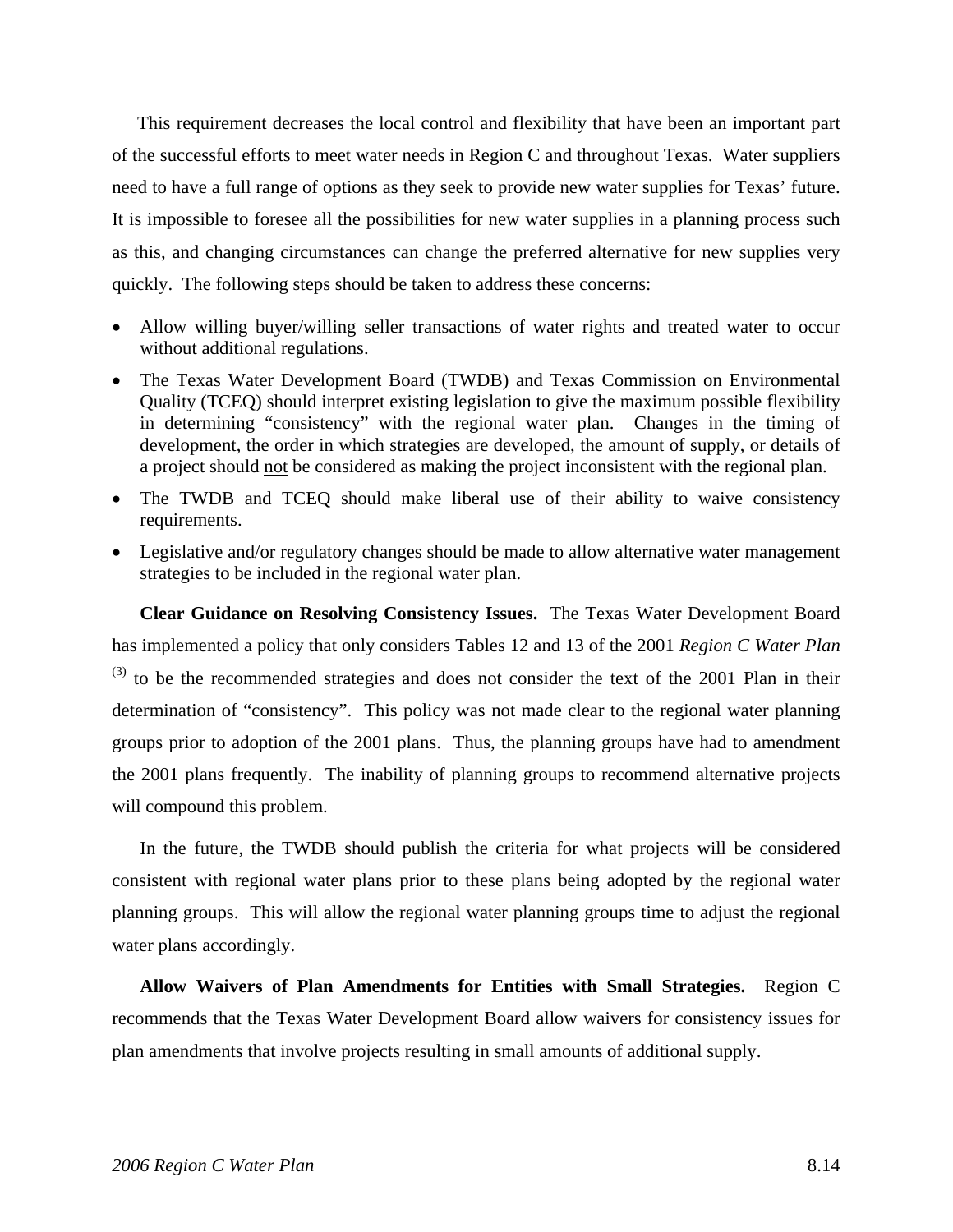**Coordination between TWDB and TCEQ Regarding Use of the WAMs for Planning.** The TWDB requires that the Water Availability Models (WAMs) developed under the direction of TCEQ to be used in determining available surface water supplies. The models were developed for the purpose of evaluating new water rights permit applications and are not appropriate for water supply planning. The TWDB and TCEQ should coordinate their efforts to determine the appropriate data and tools available through the WAM program for use in regional water planning. The TWDB should allow the regional water planning groups some flexibility in applying the models made available for planning purposes.

**Support Water Conservation Task Force Recommendation Regarding Target for Water Conservation.** The Water Conservation Task Force <sup>(7)</sup> recommended that the targets they developed be used as voluntary per capita water goals for entities to consider. The Task Force indicated that these voluntary goals should not be mandatory. Per capita water use is unique to each water supplier. A statewide per capita water use value is not appropriate for the State of Texas, considering its wide variation in rainfall, economic development, and other factors. The Region C Water Planning Group supports the decision of the Water Conservation Task Force that the targets included in their report should be voluntary targets rather than mandatory goals.

## TCEQ Policy and Water Rights

**Cancellation of Water Rights for Non-Use.** The Texas Water Code <sup>(8)</sup> currently allows the Texas Commission on Environmental Quality to cancel any water right, in whole or in part, for ten consecutive years of non-use. This rule inhibits long-term water supply planning. Reservoirs are often constructed to fully utilize the yield available at a given site and are often constructed to meet needs far into the future. Many times, only part of the supply is used in the first ten years of the reservoir's operation, with the remainder allocated for future needs.

The water code should be changed to exempt certain projects from the cancellation for ten years of non-use rule. The exemption might include municipal water rights, water rights for steam electric power, water rights associated with major reservoirs, and water rights included as long-term supplies in an approved regional water plan.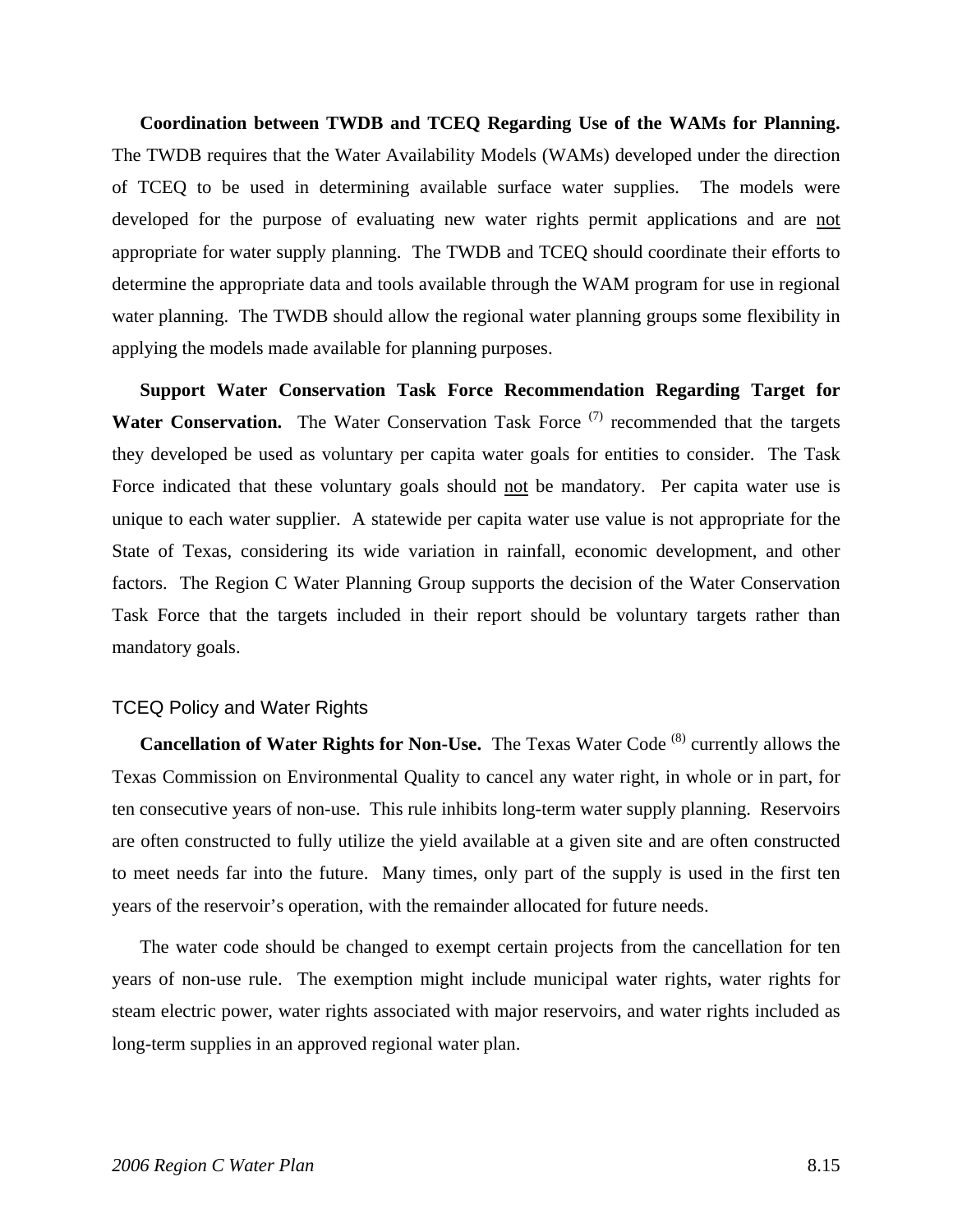**Requirements for Interbasin Transfers Introduced in Senate Bill One.** In 1997, Senate Bill One introduced a number of new requirements for applications for water rights permits to allow interbasin transfers. The requirements are found in Section 11.085 of the Texas Water Code<sup>(9)</sup>. The code includes many provisions that are not required of any other water rights, including:

- Analysis of the impact of the transfers on user rates by class of ratepayer
- Public meetings in the basin of origin and the receiving basin
- Extra notice to county judges, mayors, and groundwater districts in the basin of origin
- Extra notice to legislators in the basin of origin and the receiving basin
- TCEQ request for comments from each county judge in the basin of origin
- Proposed mitigation to the basin of origin
- Demonstration that the applicant has prepared plans that will result in the "highest practicable water conservation and efficiency achievable…"

Exceptions to these extra requirements placed on interbasin transfers were made for emergencies, small transfers (less than 3,000 acre-feet under one water right), transfers to an adjoining coastal basin, transfers to a county partially in the basin of origin, and transfers to a municipality whose retail service area is partially within the basin of origin.

The effect of these changes is to make obtaining a permit for interbasin transfer significantly more difficult than it was under prior law and thus to discourage the use of interbasin transfers for water supply. This is undesirable for several reasons:

- Interbasin transfers have been used extensively in Texas and are an important part of the state's current water supply. For example, current permits allow interbasin transfers of over 600,000 acre-feet per year from the Red, Sulphur, Sabine, and Neches Basins to meet needs in the Trinity Basin in Region C. This represents almost one-third of the region's reliable water supply.
- Current supplies greatly exceed projected demands in some basins, and the supplies already developed in those basins can only be used through interbasin transfers.
- Senate Bill One water supply plans for major metropolitan areas in Texas (Dallas-Fort Worth, Houston, and San Antonio) rely on interbasin transfers as a key component of their plans.
- Texas water law has always regarded surface water as belonging to the people of the state, to be used for the benefit of the state as a whole.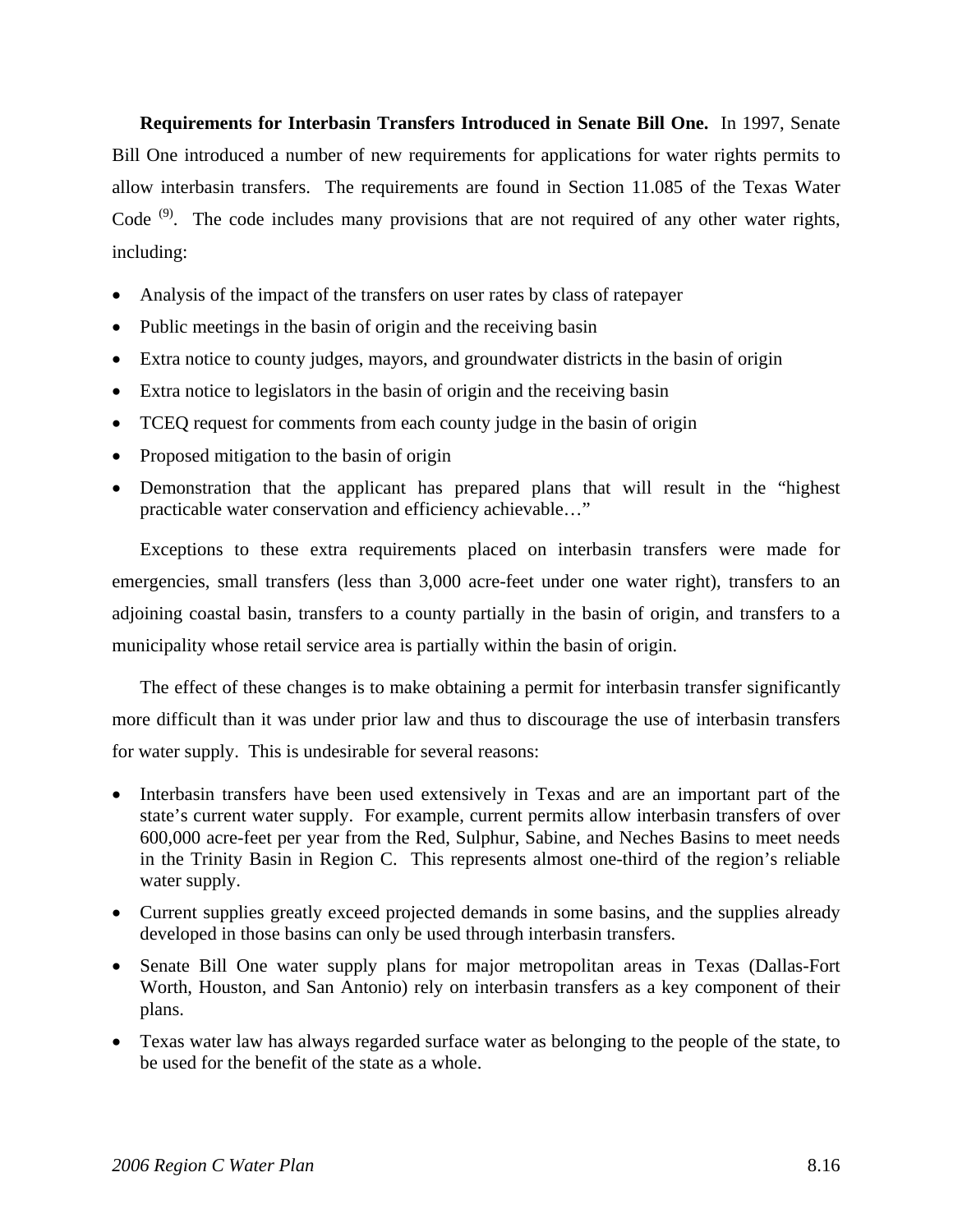- The current requirements for permitting interbasin transfers provide an unnecessary barrier to development of the best, most economical, and most environmentally acceptable water supplies.
- Since no contested interbasin transfer permits have been granted under these new requirements, the meaning of some of the provisions and the way in which they will be applied by TCEQ are undefined.

The legislature should revisit the current law on interbasin transfers and remove some of the unnecessary and counterproductive barriers to such transfers that now exist.

**Disposal of Brine Waste.** Desalination projects result in a brine waste that must be disposed in an environmentally friendly fashion. Different regulations regarding the disposal of brine waste and different agencies govern those regulations. The brine resulting from water that is desalinated for municipal and industrial purposes is regulated by TCEQ and must be disposed according to much stricter standards than the brine resulting from petroleum development activities, regulated by the Railroad Commission. The way that brine is created should not affect the regulations that govern the disposal of the resulting brine. Region C recommends that the brine resulting from municipal and industrial desalination be disposed according to the same regulations as brine resulting from petroleum development activities.

# Reuse of Treated Wastewater

**Policies Limiting the Use of Treated Wastewater.** The TCEQ has recently implemented policies, some in response to legislative requirements in Senate Bill One, that limit TCEQ's ability to permit projects for indirect reuse, in which water is returned to a reservoir or watercourse before being diverted for reuse. The policy of discouraging indirect reuse has a number of negative impacts on water suppliers in Region C and throughout the state:

- The policies are logically inconsistent with policies encouraging direct reuse of treated wastewater.
- The policies inhibit reuse for municipal purposes by prohibiting the most effective approach to municipal reuse, which incorporates "multiple barriers" between wastewater discharge and eventual reuse. Streams and reservoirs are among the most effective of such multiple barriers.
- The policies encourage reuse for irrigation and industrial purposes, where direct reuse is appropriate, while discouraging reuse to meet municipal needs, where indirect reuse is the preferred approach.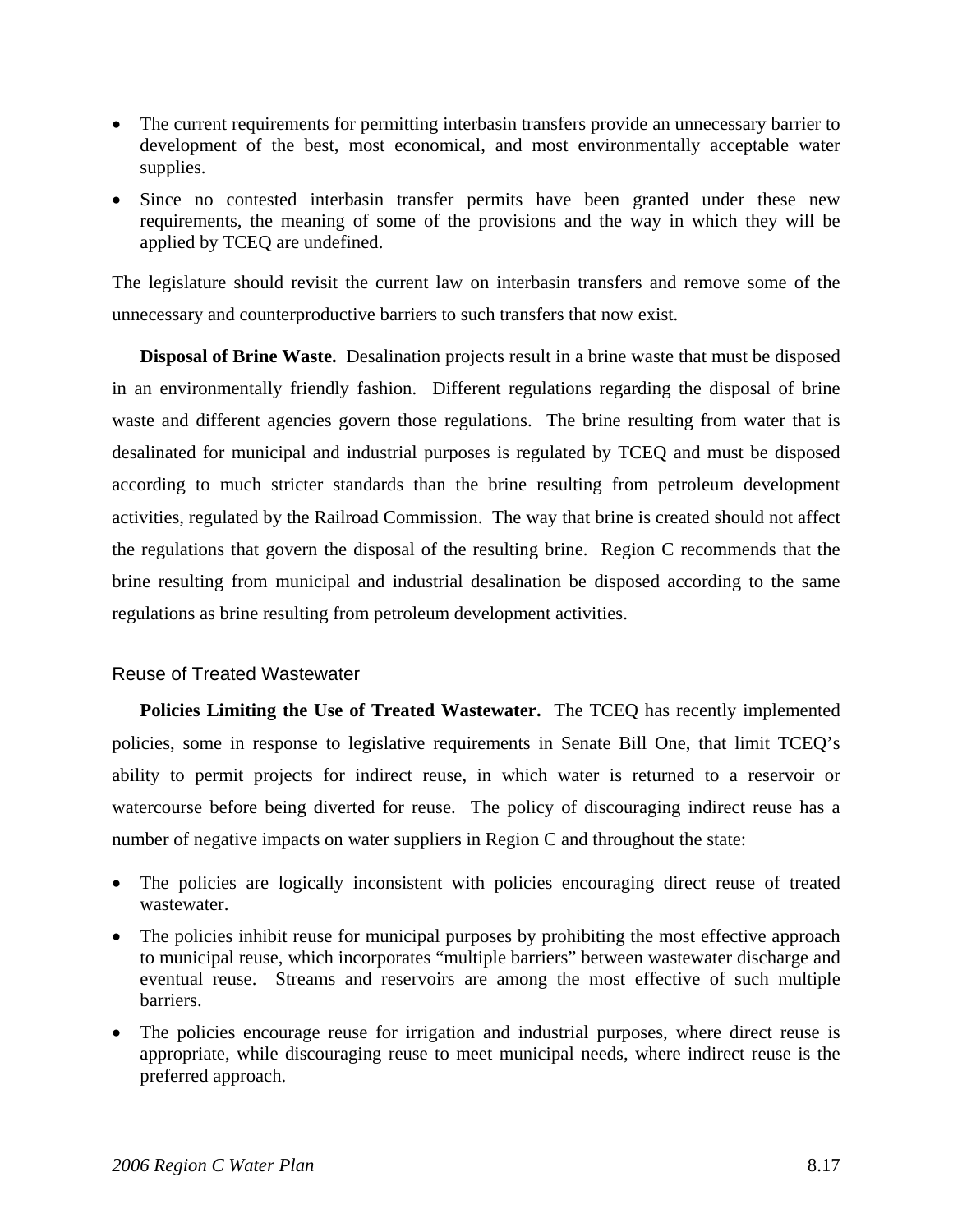- It is poor public policy to discourage indirect reuse, which is a water supply alternative with relatively low environmental impacts.
- It is poor public policy to require the construction of infrastructure for direct reuse in cases when natural watercourses can deliver water much more economically.
- Indirect reuse of treated wastewater is an important element of water supply planning in Region C.

The legislature should revisit the issue of indirect reuse of treated wastewater using the bed and banks of state watercourses, with a view to reducing the obstacles to indirect reuse. The historical discharge of treated wastewater effluent should not make the indirect reuse of wastewater more difficult.

Reuse projects, both direct and indirect, are a significant portion of Region C's future water supplies. Large-scale indirect reuse projects are planned for Richland-Chambers Reservoir, Cedar Creek Reservoir, Lake Ray Hubbard, and Lake Lavon. TCEQ should clearly define the permitting process for large-scale indirect reuse projects to expedite the permitting process.

#### State and Federal Program – Water Supply Issues

**Increased State Funding for Texas Water Development Board Loans and the State Participation Program.** The Senate Bill One regional water planning studies show significant needs for future water supply projects. The Texas Water Development Board's loan and State Participation Programs have been important tools in the development of existing supplies. These programs should be continued and expanded with additional funding to assist in the development of the water management strategies recommended in the regional water plans to meet the future water needs in Texas.

**State Funding for Water Conservation Efforts.** As a result of the policy recommendations in the 2001 regional water plans, the Texas Water Development Board established a water conservation task force and developed a state-wide water conservation campaign. The water conservation task force developed recommendations regarding best management practices for various types of water uses  $(7)$ . The conservation campaign  $(10)$  was released to the public on January 26, 2005.

The current TWDB regulations require that water conservation be considered as a water management strategy for each water shortage. In Region C, four model water conservation plans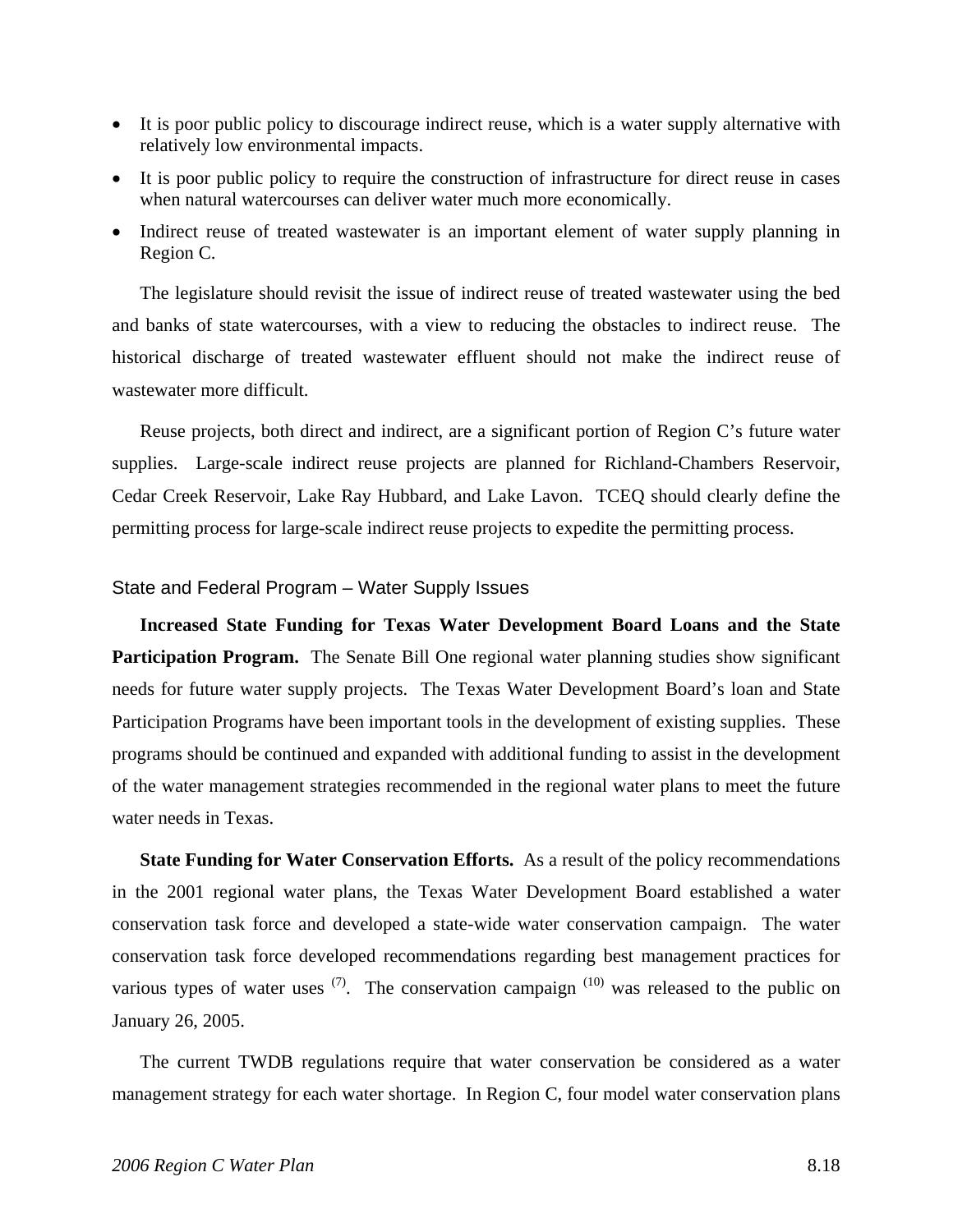have been developed and are included in Appendices N and O of this plan. Programs should be developed to help local water suppliers achieve the conservation savings recommended in this regional water plan.

The legislature should provide funding to allow the Texas Water Development Board and other state agencies to undertake or expand the programs listed in Appendix X of this plan.

**Funding for NRCS Structures as a Form of Watershed Protection.** One key element of water supply planning is the protection of the quality and usability of supplies already developed. Over the past 50 years, the U.S. Natural Resources Conservation Service (NRCS, formerly the Soil Conservation Service) has built numerous small dams for sediment control and flood control in Texas. The NRCS reservoirs also improve water quality and prevent erosion in the watershed. The NRCS reservoirs provide water for livestock and increase streamflows during low flow periods. The design life for the majority of the NRCS watershed dams is 50 years. Most of the projects were built in the 1950s and 1960s and are nearing the end of their design life. Many of the NRCS structures are in need of maintenance or repair in order to extend the life of the dams.

The Dam Rehabilitation Act<sup> $(11)$ </sup> funds the rehabilitation and upgrade of existing NRCS structures. Every year, the NRCS accepts applications for funding such projects and prioritizes them. The rehab program is a 65/35 split of federal funds to the sponsor's funds. Currently in the Region C area, ten NRCS structures are being planned, designed or constructed with funding through the dam rehabilitation act.

The Small Watershed Act  $(12)$  allocates federal funds for the development of new NRCS structures. The federal government provides 100% of the construction costs and the sponsor provides the land acquisition costs. Eight projects in Region C are being planned, designed, or constructed. Several of these projects are ready to construct, but the funding is not currently available.

The state should develop a program to provide funding for the development and rehabilitation of new and existing NRCS structures, as a form of watershed protection. Elements of such a program could include:

- State grants or matching funding for studies of NRCS structures
- Seminars on watershed protection.